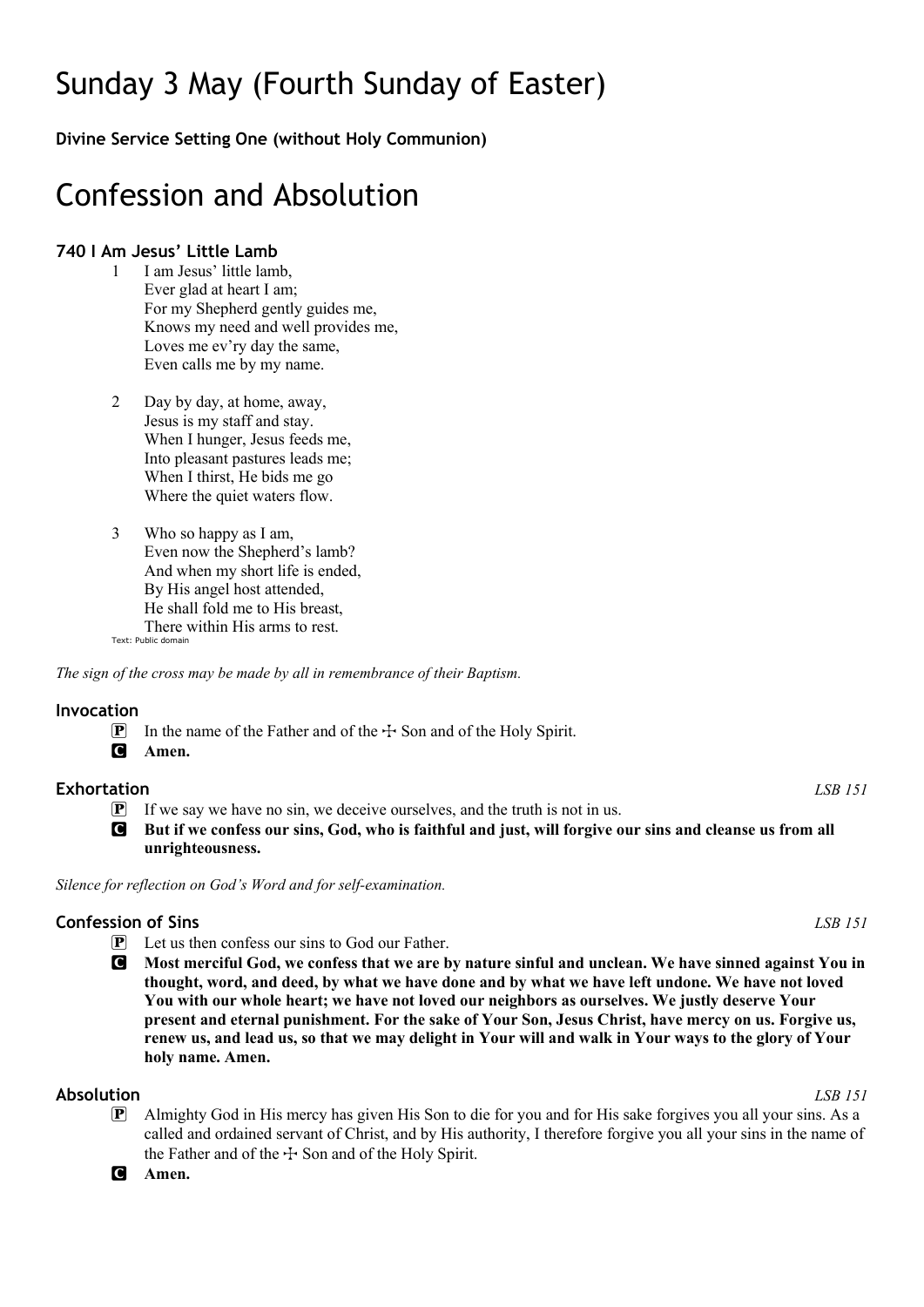# Service of the Word

# **Psalm 23**

<sup>1</sup>The LORD is my | shepherd;\* I shall not want. <sup>2</sup>He makes me lie down in green | pastures.\* He leads me beside still waters. 3 He re- | stores my soul.\* He leads me in paths of righteousness for his | name's sake. 4 Even though I walk through the valley of the shadow of death,

I will fear no evil, for you are | with me;\* your rod and your staff, they | comfort me.

5You prepare a table before me in the presence of my | enemies;\* you anoint my head with oil; my cup | overflows. 6Surely goodness and mercy shall follow me all the days | of my life,\* and I shall dwell in the house of the LORD for- | ever.

**Glory be to the Father and** | **to the Son**\* **and to the Holy** | **Spirit; as it was in the be-** | **ginning,**\* **is now, and will be forever.** | **Amen.**

# **Kyrie** *LSB 152*

A In peace let us pray to the Lord.

- C **Lord, have mercy.**
- A For the peace from above and for our salvation let us pray to the Lord.
- C **Lord, have mercy.**
- A For the peace of the whole world, for the well-being of the Church of God, and for the unity of all let us pray to the Lord.
- C **Lord, have mercy.**
- A For this holy house and for all who offer here their worship and praise let us pray to the Lord.
- C **Lord, have mercy.**
- A Help, save, comfort, and defend us, gracious Lord.
- C **Amen.**



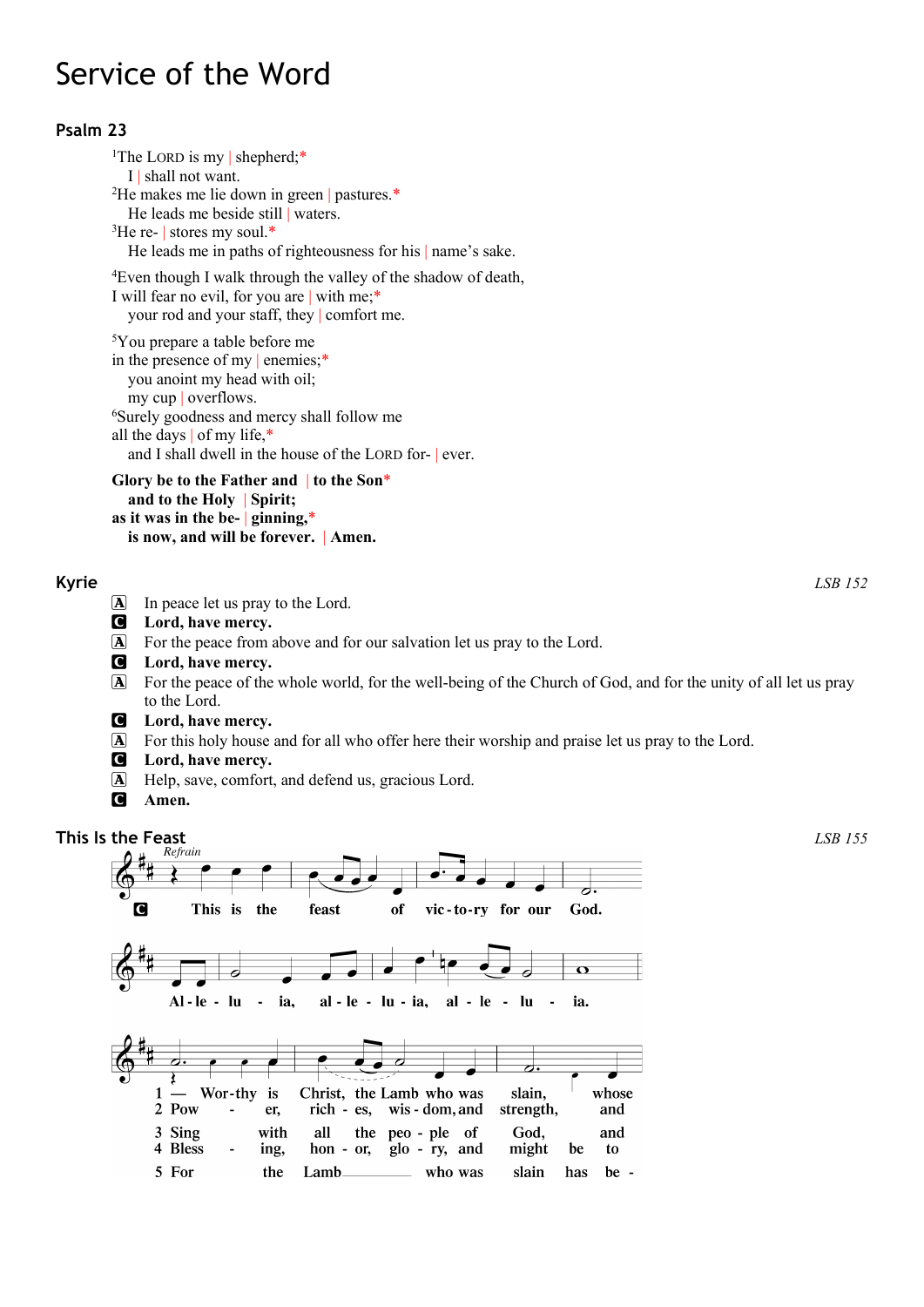

### **Salutation and Collect of the Day**

- $\mathbf{P}$  The Lord be with you.
- C **And also with you.**

#### $\boxed{\mathbf{P}}$  Let us pray.

Almighty God, merciful Father, since You have wakened from death the Shepherd of Your sheep, grant us Your Holy Spirit that when we hear the voice of our Shepherd we may know Him who calls us each by name and follow where He leads; through the same Jesus Christ, Your Son, our Lord, who lives and reigns with You and the Holy Spirit, one God, now and forever.

#### C **Amen.**

#### **First Reading** *Acts 2:42–47*

<sup>42</sup>They devoted themselves to the apostles' teaching and fellowship, to the breaking of bread and the prayers. <sup>43</sup>And awe came upon every soul, and many wonders and signs were being done through the apostles. <sup>44</sup>And all who believed were together and had all things in common. <sup>45</sup>And they were selling their possessions and belongings and distributing the proceeds to all, as any had need. <sup>46</sup>And day by day, attending the temple together and breaking bread in their homes, they received their food with glad and generous hearts, <sup>47</sup>praising God and having favor with all the people. And the Lord added to their number day by day those who were being saved.

A This is the Word of the Lord.

C **Thanks be to God.**

#### **Gradual** *adapt. from Matthew 28:7; Hebrews 2:7; Psalm 8:6*

Christ has risen | from the dead.\*

[God the Father] has crowned him with glory and | honor. He has given him dominion over the works | of his hands;\* he has put all things un- | der his feet.

**Epistle** *1 Peter 2:19–25*

<sup>19</sup>This is a gracious thing, when, mindful of God, one endures sorrows while suffering unjustly. <sup>20</sup>For what credit is it if, when you sin and are beaten for it, you endure? But if when you do good and suffer for it you endure, this is a gracious thing in the sight of God. 21For to this you have been called, because Christ also suffered for you, leaving you an example, so that you might follow in his steps. 22He committed no sin, neither was deceit found in his mouth. 23When he was reviled, he did not revile in return; when he suffered, he did not threaten, but continued entrusting himself to him who judges justly. 24He himself bore our sins in his body on the tree, that we might die to sin and live to righteousness. By his wounds you have been healed. <sup>25</sup>For you were straying like sheep, but have now returned to the Shepherd and Overseer of your souls.

A This is the Word of the Lord.

C **Thanks be to God.**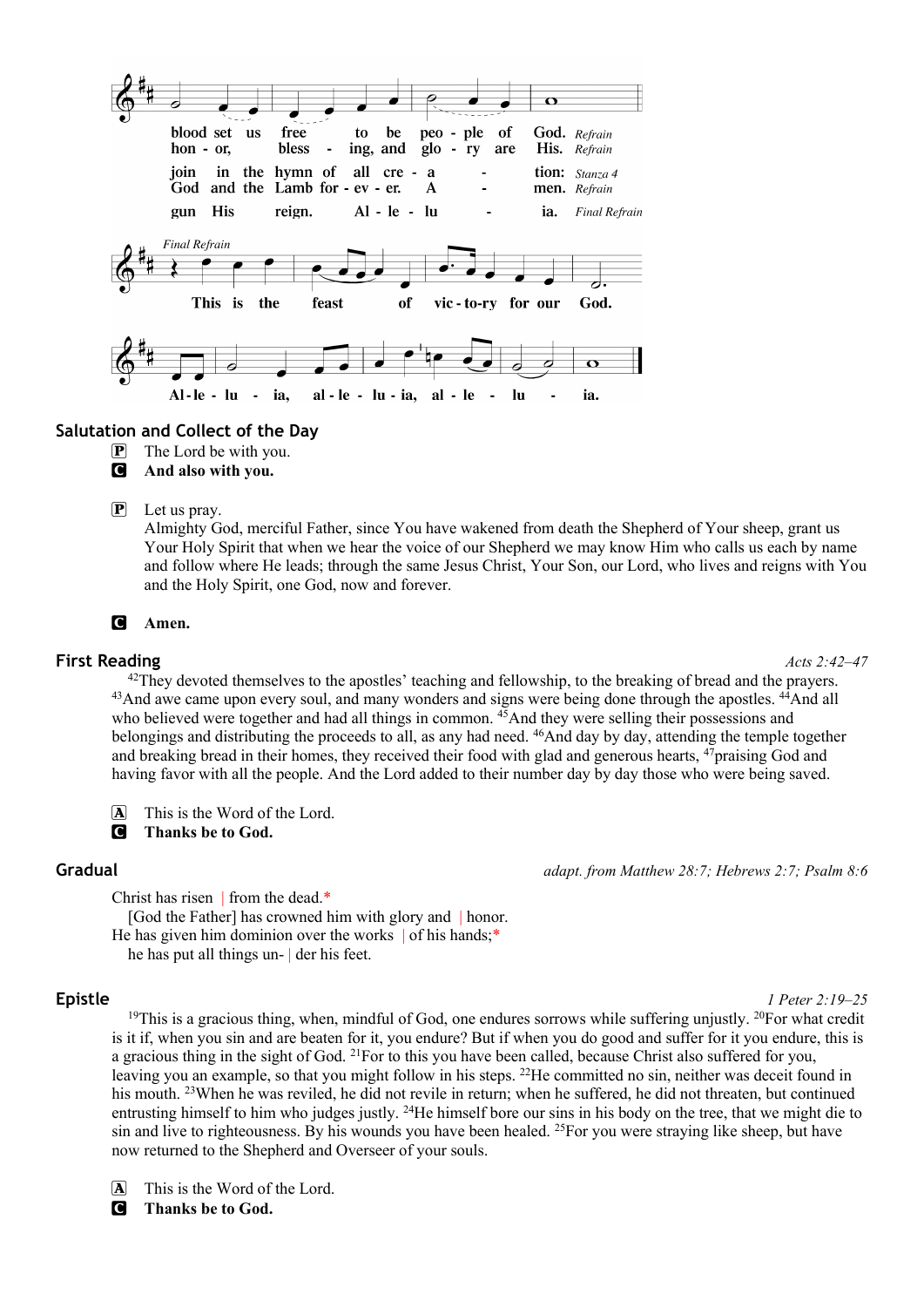Alleluia. We know that Christ being raised from the dead will never die again; death no longer has dominion over him. Alleluia. I am the good shepherd. I know my own and my own know me. Alleluia.

#### **Holy Gospel** *John 10:1–10*

P The Holy Gospel according to St. John, the tenth chapter.

**G** Glory to You, O Lord.

1[Jesus said:] "Truly, truly, I say to you, he who does not enter the sheepfold by the door but climbs in by another way, that man is a thief and a robber. <sup>2</sup>But he who enters by the door is the shepherd of the sheep. <sup>3</sup>To him the gatekeeper opens. The sheep hear his voice, and he calls his own sheep by name and leads them out. <sup>4</sup>When he has brought out all his own, he goes before them, and the sheep follow him, for they know his voice. <sup>5</sup>A stranger they will not follow, but they will flee from him, for they do not know the voice of strangers." <sup>6</sup>This figure of speech Jesus used with them, but they did not understand what he was saying to them.

7 So Jesus again said to them, "Truly, truly, I say to you, I am the door of the sheep. 8All who came before me are thieves and robbers, but the sheep did not listen to them. 9I am the door. If anyone enters by me, he will be saved and will go in and out and find pasture. <sup>10</sup>The thief comes only to steal and kill and destroy. I came that they may have life and have it abundantly."

P This is the Gospel of the Lord.

C **Praise to You, O Christ.**

#### **709 The King of Love My Shepherd Is**

- 1 The King of love my shepherd is, Whose goodness faileth never; I nothing lack if I am His And He is mine forever.
- 2 Where streams of living water flow, My ransomed soul He leadeth And, where the verdant pastures grow, With food celestial feedeth.
- 3 Perverse and foolish oft I strayed, But yet in love He sought me And on His shoulder gently laid And home rejoicing brought me.
- 4 In death's dark vale I fear no ill With Thee, dear Lord, beside me, Thy rod and staff my comfort still, Thy cross before to guide me.
- 5 Thou spreadst a table in my sight; Thine unction grace bestoweth; And, oh, what transport of delight From Thy pure chalice floweth!
- 6 And so through all the length of days Thy goodness faileth never; Good Shepherd, may I sing Thy praise Within Thy house forever! Text: Public domain

### **Sermon**

# **Apostles' Creed**

- C **I believe in God, the Father Almighty, maker of heaven and earth.**
	- **And in Jesus Christ, His only Son, our Lord, who was conceived by the Holy Spirit,**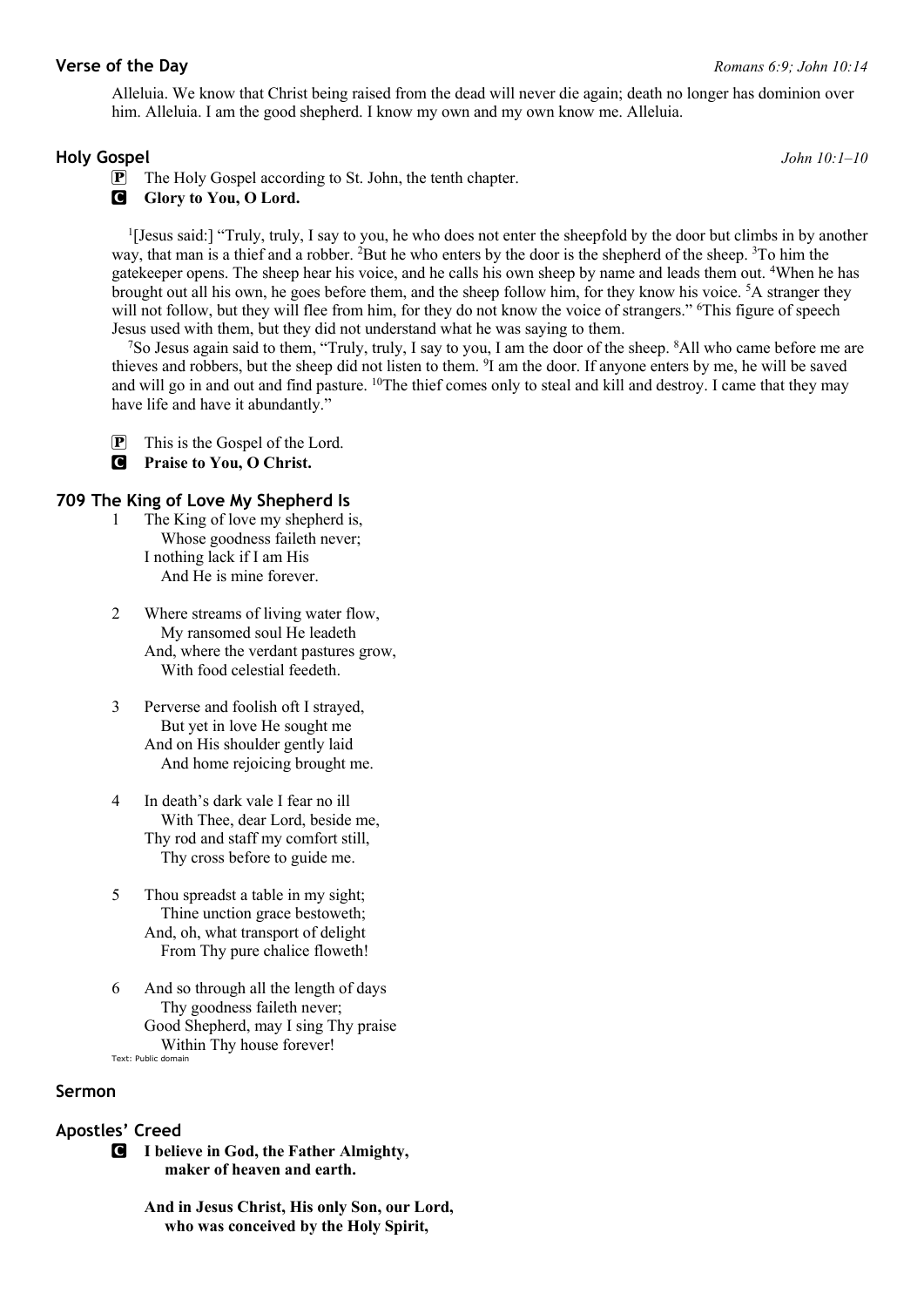**born of the virgin Mary, suffered under Pontius Pilate, was crucified, died and was buried. He descended into hell. The third day He rose again from the dead. He ascended into heaven and sits at the right hand of God the Father Almighty. From thence He will come to judge the living and the dead.**

**I believe in the Holy Spirit, the holy Christian Church, the communion of saints, the forgiveness of sins, the resurrection of the body,** and the life  $\dagger$  everlasting. Amen.

# **Prayer of the Church**

P Let us pray for the people of God, the sheep of His hand. Almighty God, receive our humble thanks that Christ suffered for us so that we might die to sin and live to righteousness. When it is given to us to suffer for Your name's sake, grant that we might follow in the steps of our Saviour, and entrust ourselves to You. Strengthen those who endure persecution for the name of Jesus, thwart the plans of those who oppose the Gospel, and grant to them repentance. Lord, in Your mercy,

#### C **hear our prayer.**

P O Lord, our Creator and Redeemer, the culmination of all beauty is found in Your Son. Bless all artists and artisans, that in the midst of a world made ugly by sin, their labours might remind us of the beauty with which You have endowed our creation and our redemption. Lord, in Your mercy,

#### C **hear our prayer.**

P Heavenly Father, after Your Son's resurrection, Your people devoted themselves to the apostles' teaching and fellowship, to the breaking of bread and the prayers. Unite Your people in the one true faith, and grant penitent hearts to all who confess Christ as Saviour. Lord, in Your mercy,

#### C **hear our prayer.**

P King of the nations, with Your favour behold the Queen, Prime Minister and Members of Parliament, that they may always walk in Your way. Lord, in Your mercy,

# C **hear our prayer.**

P Almighty God, grant to Your people courageous hearts and bold tongues to proclaim Your truth, trusting that You will gather more in keeping with Your gracious will. Today we pray for St. Timothy's in Sunderland, Pastor Edge, and the Lutheran Church in Korea. Lord, in Your mercy,

# **C** hear our prayer.<br> **P** O Lord. You work

P O Lord, You worked many miracles through the hands of the apostles in the name of Jesus. Hear our prayers on behalf of all who cry to You, especially … Provide them help according to Your will, and within our vocations, grant that we might help those in need with glad hearts. Lord, in Your mercy,

#### C **hear our prayer.**

P Lord Jesus, You still gather Your sheep, and we still hear Your voice through Your holy Word. Receive our thanks for all the saints whom You have shepherded through the valley of the shadow of death to eternal life. Grant that we might fear no evil until we are with them; for You live and reign with the Father and the Holy Spirit, one God, now and forever.

# C **Amen.**

### **Lord's Prayer**

- C **Our Father who art in heaven,**
	- **hallowed be Thy name,**
	- **Thy kingdom come,**
	- **Thy will be done on earth**
	- **as it is in heaven;**
	- **give us this day our daily bread;**
	- **and forgive us our trespasses**
	- **as we forgive those**
	- **who trespass against us;**
	- **and lead us not into temptation,**
	- **but deliver us from evil.**
	- **For Thine is the kingdom, the power and the glory forever and ever. Amen.**